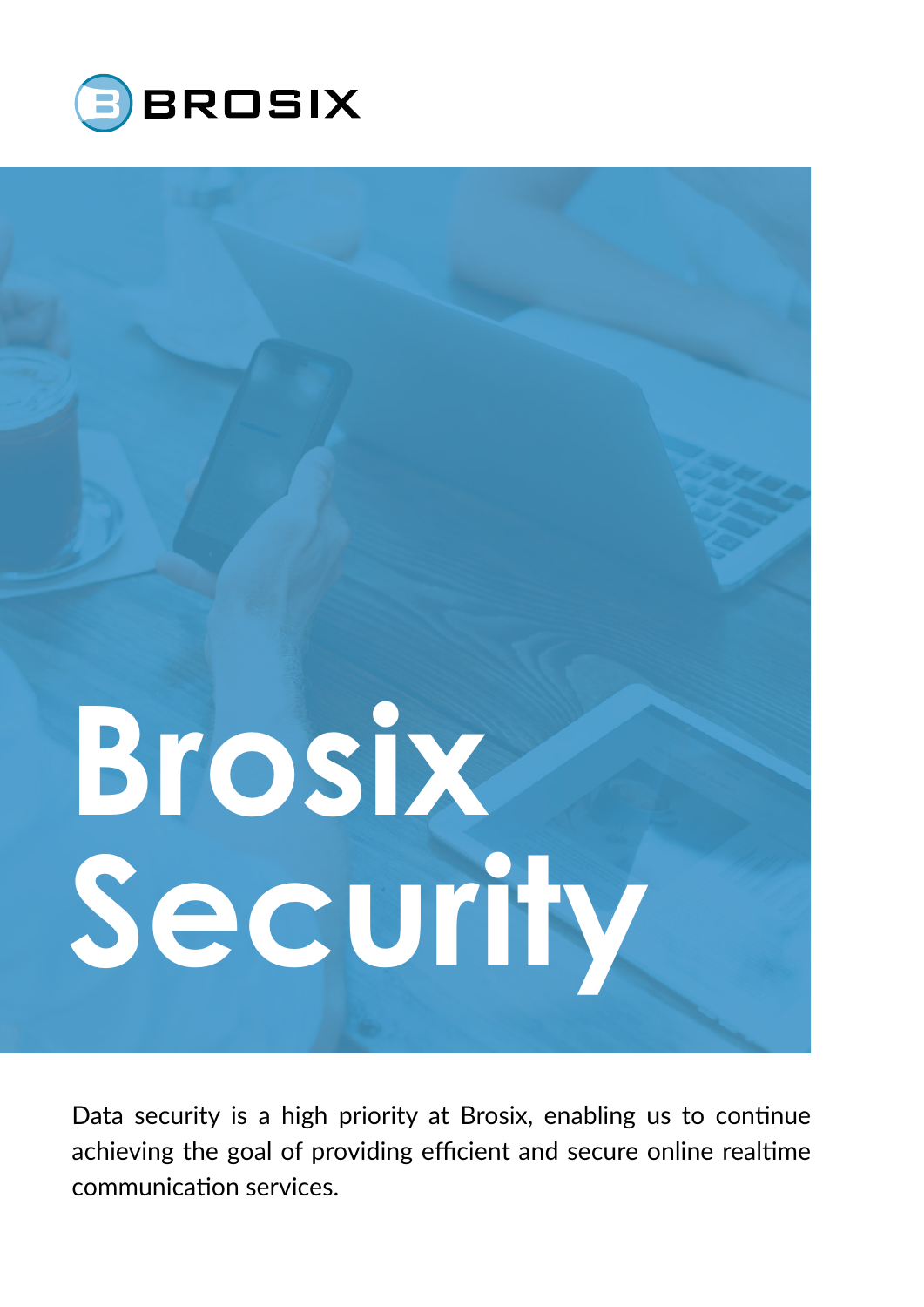### **Table of Contents**

[Overview](#page-2-0) 3 Servers and Infrastructure 4 [Peer-to-Peer connections](#page-4-0) 5 [Website SSL Encryption](#page-4-0) 5 [Communication channels](#page-4-0) 5 [Data Compression and Encryption](#page-4-0) 5 [Applications](#page-5-0) 6 [Application security 6](#page-5-0) And Users Authenticity 6 [Brosix Staff7](#page-6-0) [SAS-70, HIPAA, SSAE 16, HITECH](#page-6-0) 7 Top Security Threats of 2018 and Beyond 8 C[onclusion](#page-8-0) 9

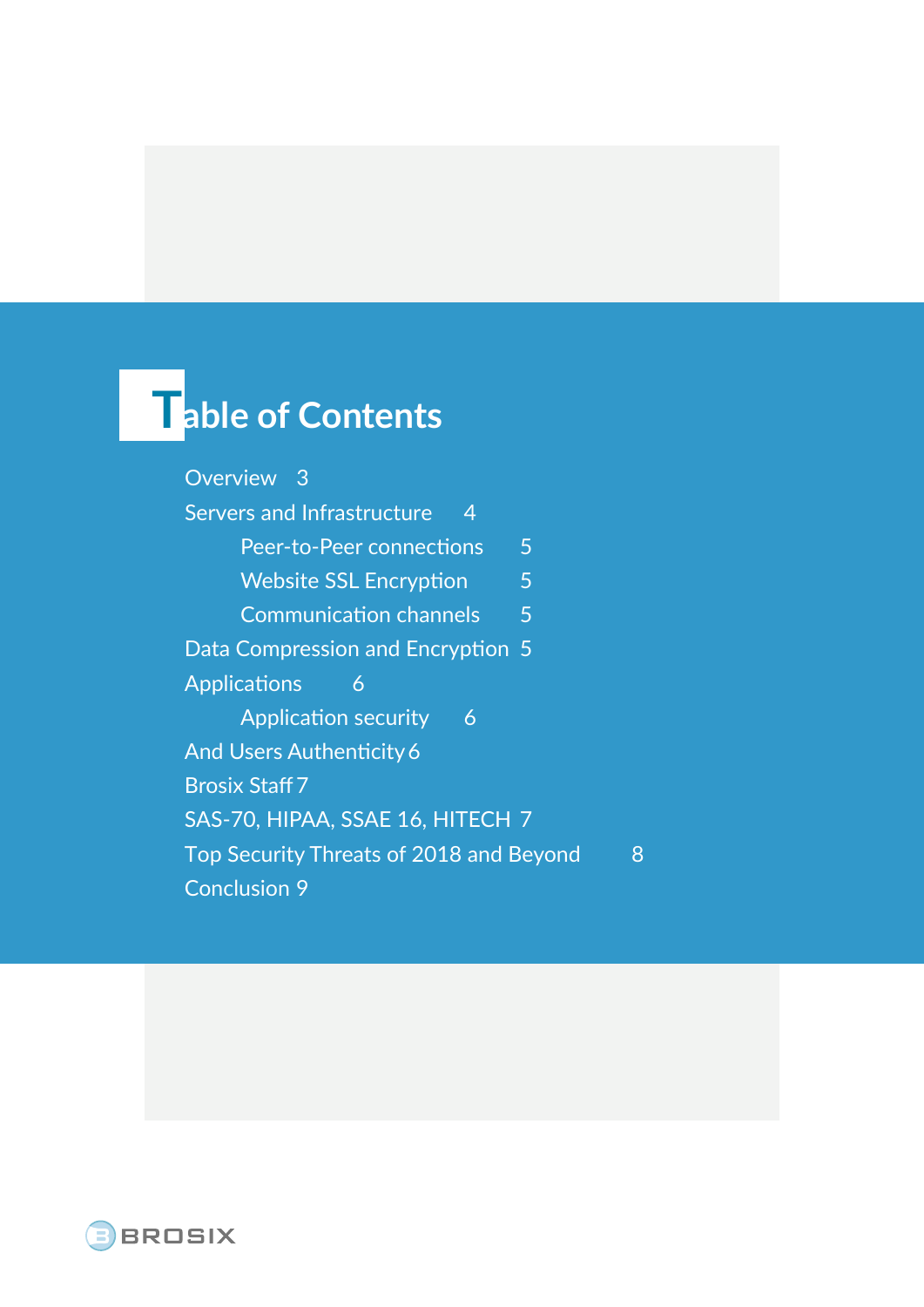<span id="page-2-0"></span>



**Brosix** provides a secure communication tool to businesses and thus help them improve their productivity. By using Brosix our customers are sure their data is protected and not exposed allowing them to focus on their business.

Brosix customers are spread all around the world. They use Brosix products for sales, marketing, training, project management, customer support, collaboration etc. Some of them are subject to regulations like SAS-70, HIPAA and using Brosix they have to meet regulation requirements. Brosix ensures that its services meet the most **stringent corporate security requirements.** Brosix assigns data security the highest priority in the design, deployment and maintenance of its network, platform and services.

The purpose of this document is to provide information on the data security features and functions that are available in Brosix and inherent in the underlying communication infrastructure. We discuss the following items in this document: servers, communication channels, applications, end users, brosix staff, firewall compatibility, content security, user interface security, and infrastructure security.

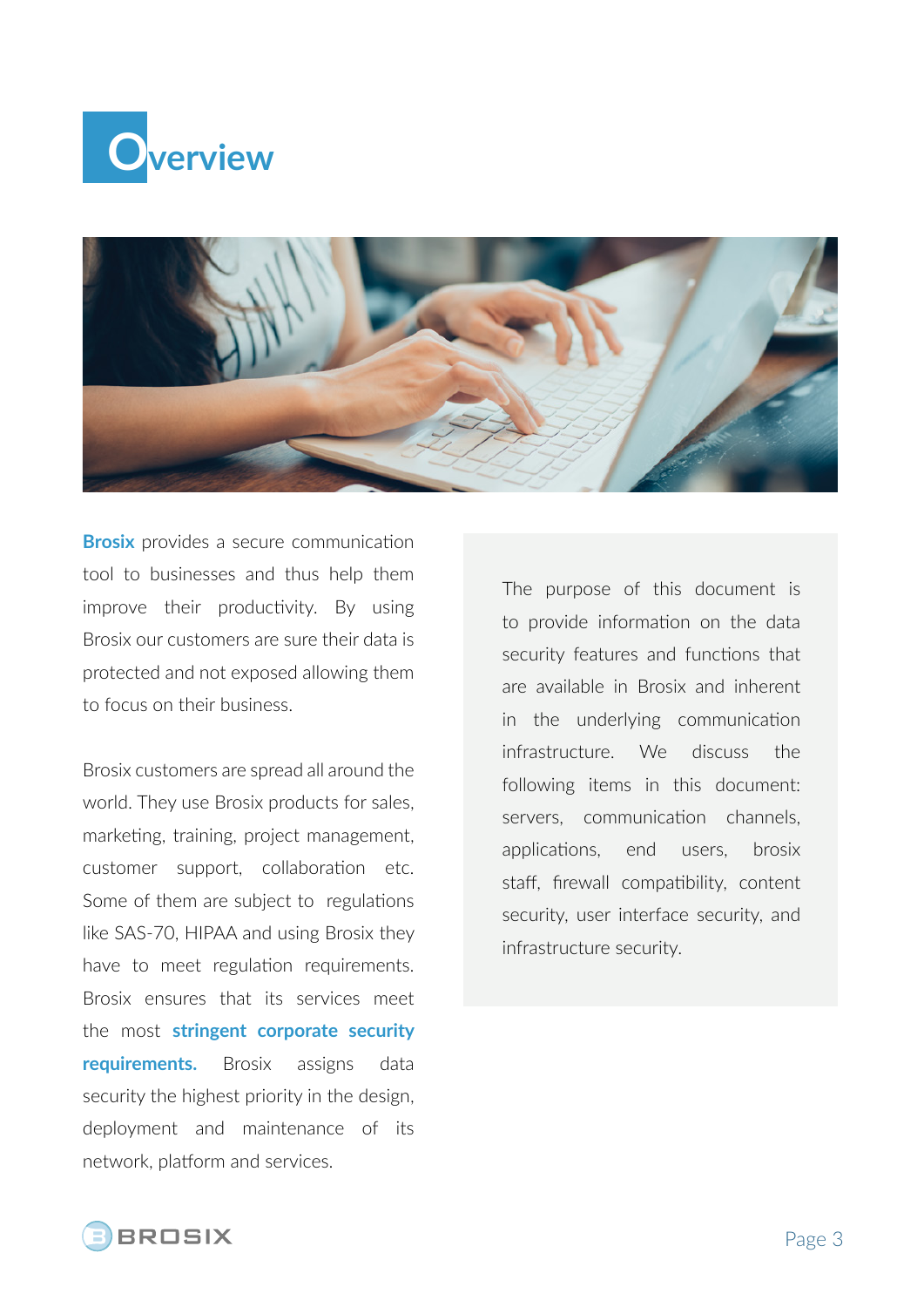### <span id="page-3-0"></span>**Servers and Infrastructure**



**Brosix** maintains a distributed network of high-speed IM servers. The high-performance servers are located in state of the art secured data centers that meet high security requirements standards.

### No customer data is stored on Brosix servers.

You can enable an option to track user activity. If Users Activity Log is enabled the data is stored on a secure dedicated server. This option is provided for customers who have to comply with regulations that require them to store records for all their employees' communication. All servers are subjects to regular **backups** that are transferred to at least two different geo locations via a secured VPN connection.

**Brosix** operates a distributed and redundant system. If some server fails, the users are automatically redirected to another server so they can keep communicating securely. Only approved administrators have access to the servers.



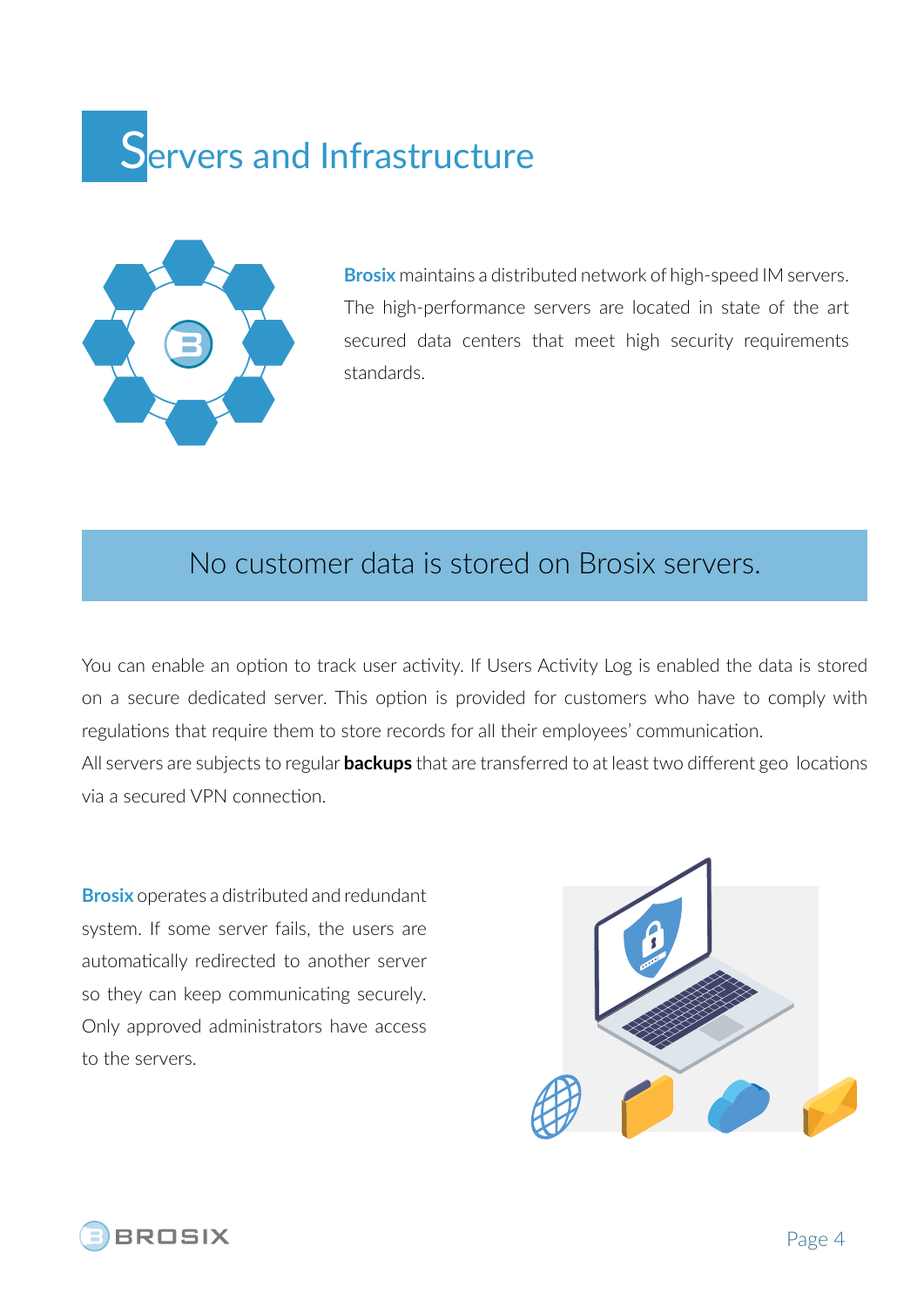<span id="page-4-0"></span>

Brosix provides several controls to prevent sensitive data exposure while users communicate.

#### *Peer-to-Peer connections*

All communication channels established between users are preferably peer-to-peer (directly between the users, not going through a server). If no direct connection can be made between the clients, the communication goes through a Brosix tunnel server. In this case the sender encrypts and the recipient decrypts the data and the tunnel server does not see the original data. The server does not process, nor store the data.





#### *Data Compression and Encryption*

All communication channels are compressed and encrypted with AES 256-bit. This compressed and encrypted content can be interpreted only by the authorized Brosix user.

#### *Website SSL Encryption*

Brosix secures all its sensitive websites with 128-bit encryption using Secure Sockets Layer (SSL), which is the most widely used Internet standard for securing sensitive web data communications. SSL web server certificates are provided and signed by Geo Trust, Inc.



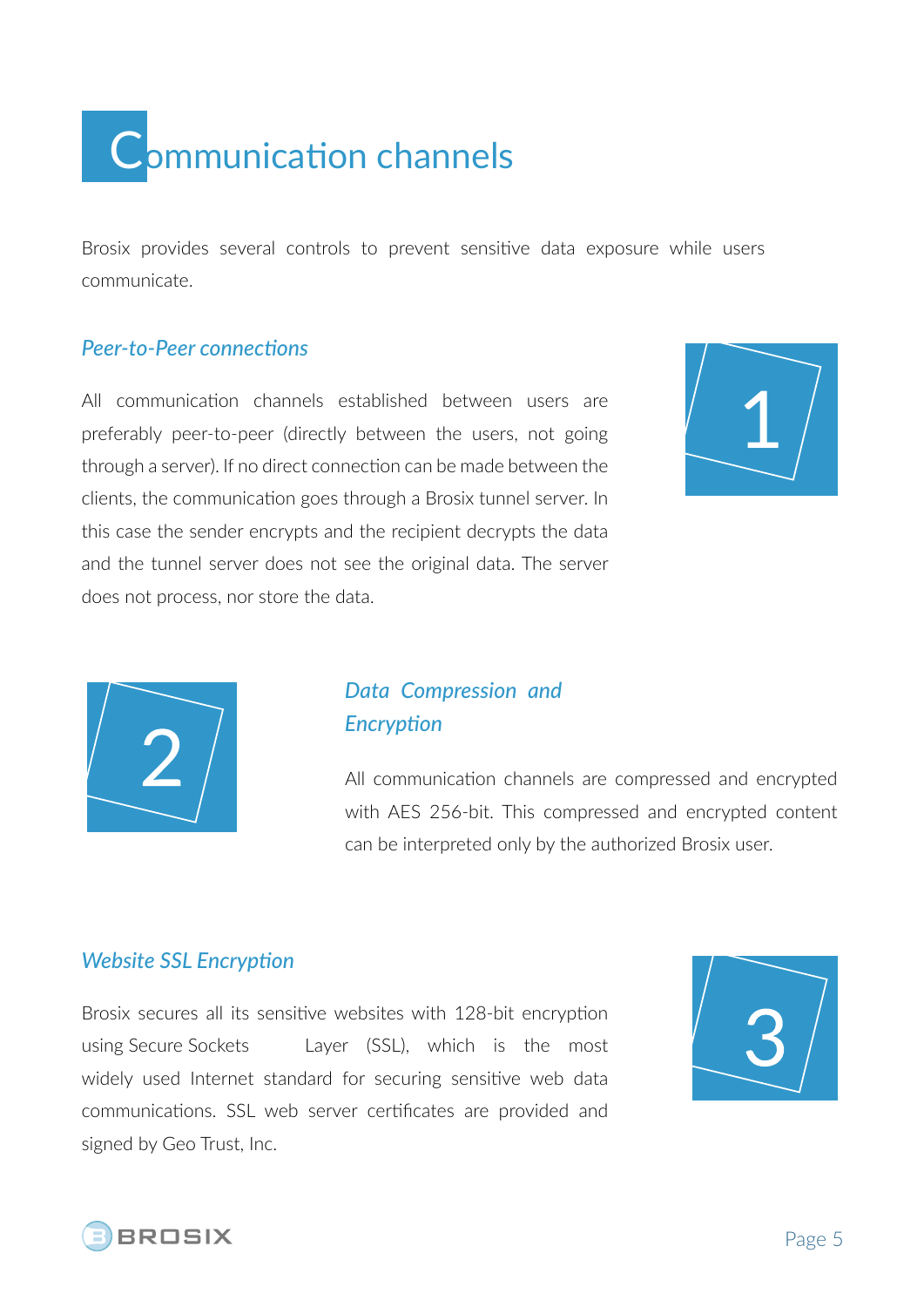<span id="page-5-0"></span>

Brosix software communicates with the Brosix servers using proprietary protocols and data exchange methods. It is impossible to log into a Brosix IM network without the close coordination between the Brosix software and the Brosix servers. The data in a Brosix IM network is transferred using the software, which must establish a connection with a Brosix server to authenticate the user. These security features are inherent throughout the private IM network. Each user has to authenticate upon logon, and the communication between the users and servers is compressed, encoded, and encrypted.

#### *Application security*

Brosix client applications are signed with a code signing certificate provided by COMODO which ensures the publisher identity and proves that the application files have not been tampered or changed by third party. They are thoroughly tested to ensure the software quality and stability.

# **And Users Authenticity**

All users that want to use Brosix have to authenticate. Authentication process goes through Brosix secure servers and ensures the users are really who they pretend to be. IM network administrators have full control from their Web Control Panels to: create/delete user accounts, block user accounts, allow/block communication between users, enable/disable application features for users.

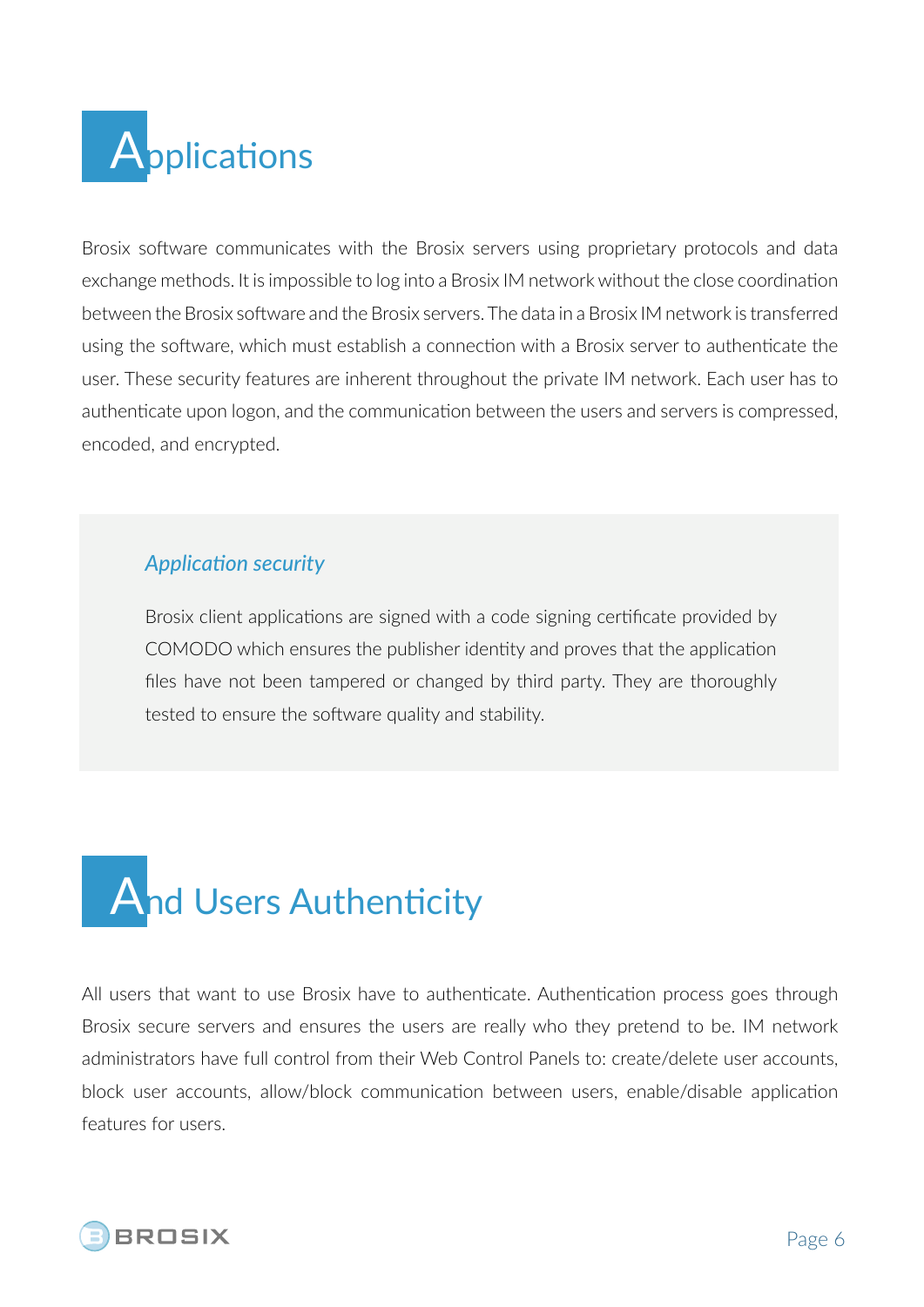## <span id="page-6-0"></span>**B**rosix Staff

Brosix staff that has access to the servers is highly motivated, well trained, and aware of customer's security. All of them are highly educated and continue to raise their qualifications every day. Following strict security principles, they strive to provide excellent customers experience.



### SAS-70, HIPAA, SSAE 16, HITECH

Since Brosix does not process our customers' financial information we are **not subject to SAS-70**. Brosix also does not process our customers' health information so we are also n**ot subject to HIPAA.**

Brosix provides secure communication channels that our customers use to transfer their information. During the transmission Brosix does not process, change, tamper or in any other way manipulate their data.

Brosix customers who are subjects to SAS-70, HIPAA, SSAE 16, HITECH or any other regulation, can easily meet their requirements.

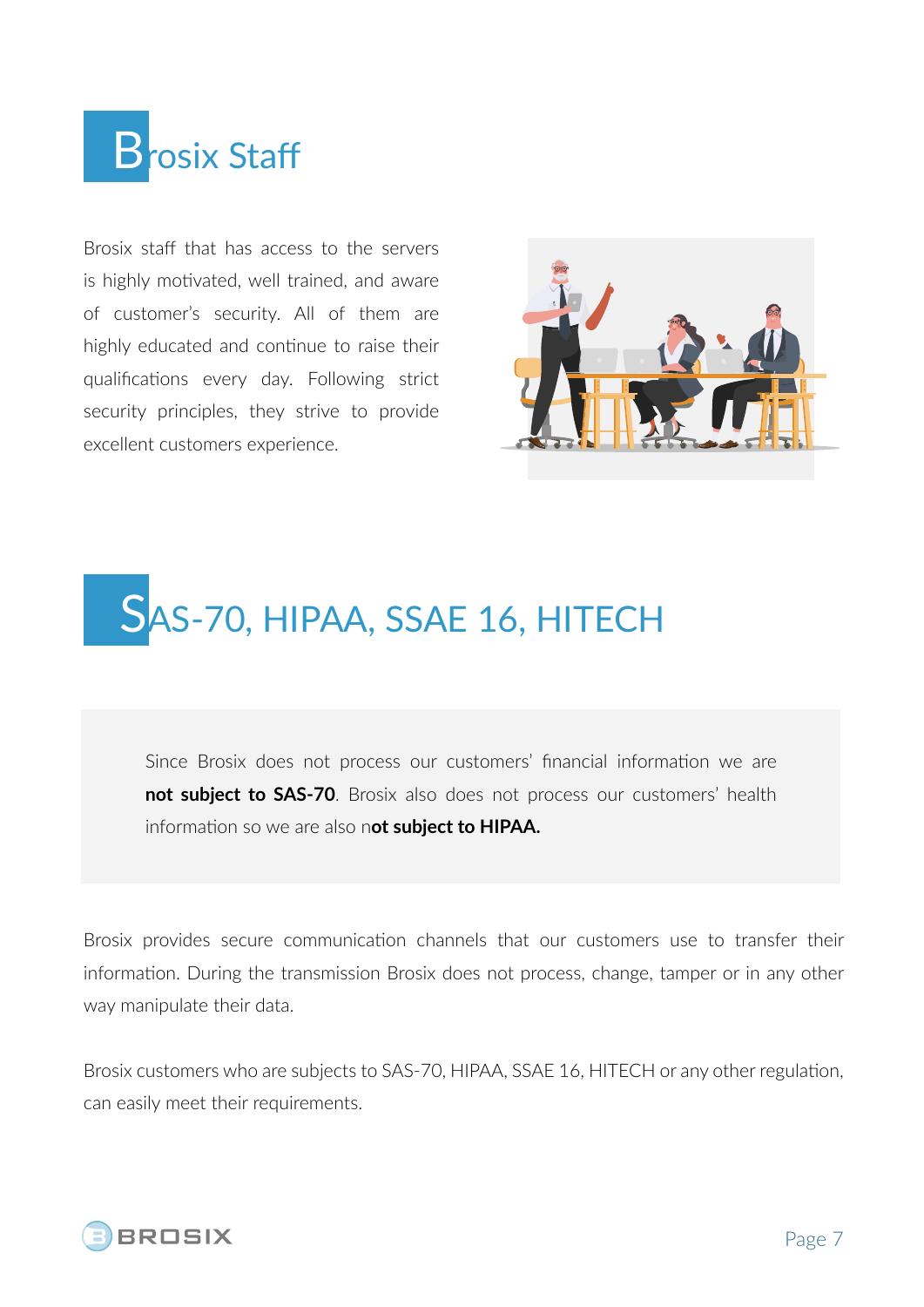### <span id="page-7-0"></span>**Top Security Threats of 2018 and Beyond**

With each passing year, companies should continue to pay close attention to evolving **security threats**. This is the only way to keep these threats on the outside looking in.

With the help of Brosix, it's easier than ever to prevent common (yet powerful) security threats from impacting your company. But even with help, there is no guarantee that your organization will never be the target of an attack.

There are a variety of threats that continue to pose problems for companies of all sizes, spanning all industries. These include:

Some of these things, such as bad habits, encompass a variety of potential problems. Habits that can lead to trouble include:

- Ransomware
- Malicious emails
- Vulnerabilities
- Bad habits
- Internet of Things

• Ignoring email security

- Failing to backup data
- Using outdated software
- Choosing the wrong passwords

While these are among the top security threats of 2018, there are others that deserve your attention as well. When new threats make their way to the forefront, it's essential to rely on all the help you can find, such as **Brosix**, as well as your company's detailed security strategy.